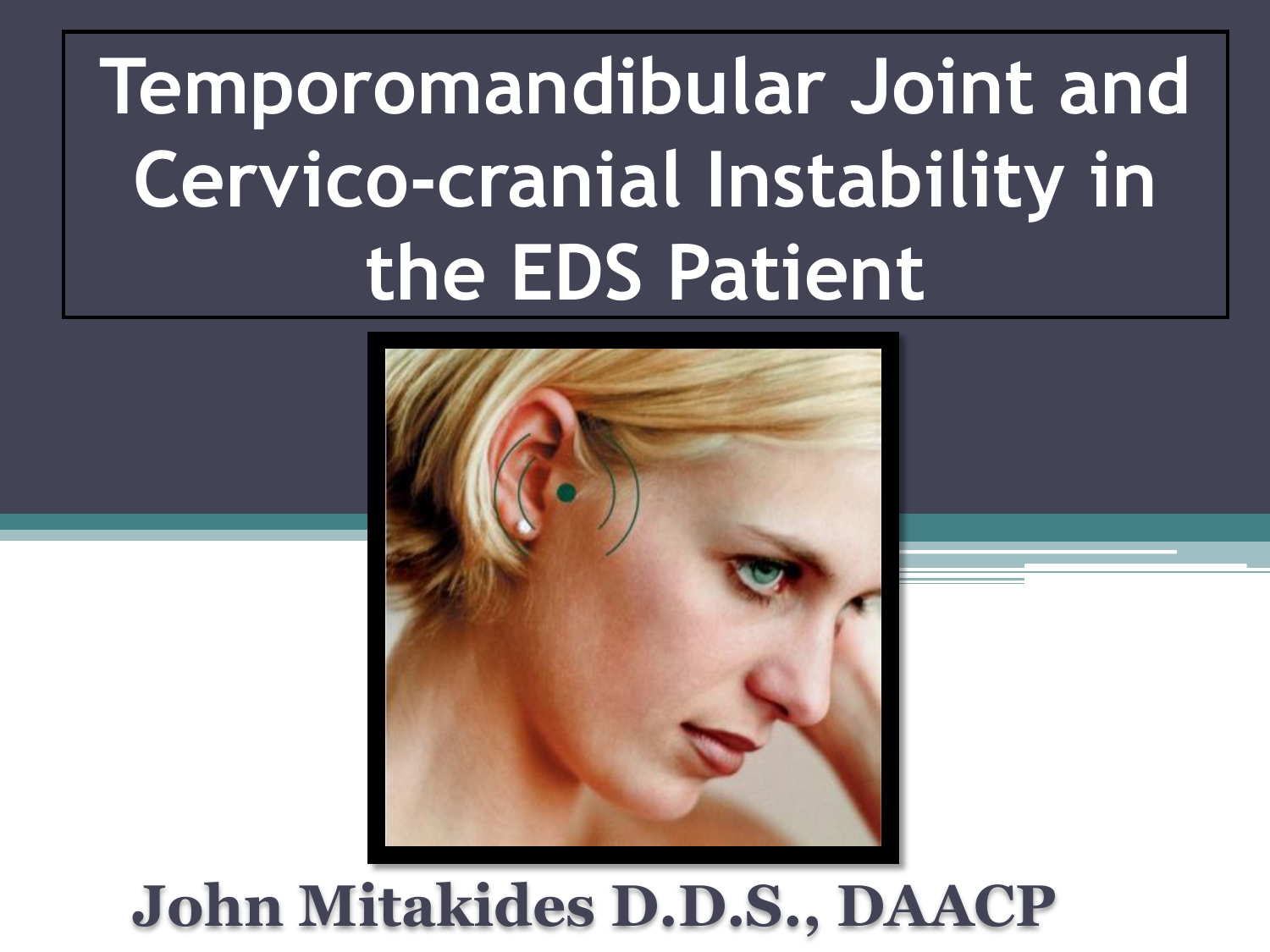**How TMJ and CCI impact the EDS patient - they can occur separately or more oftentogether!**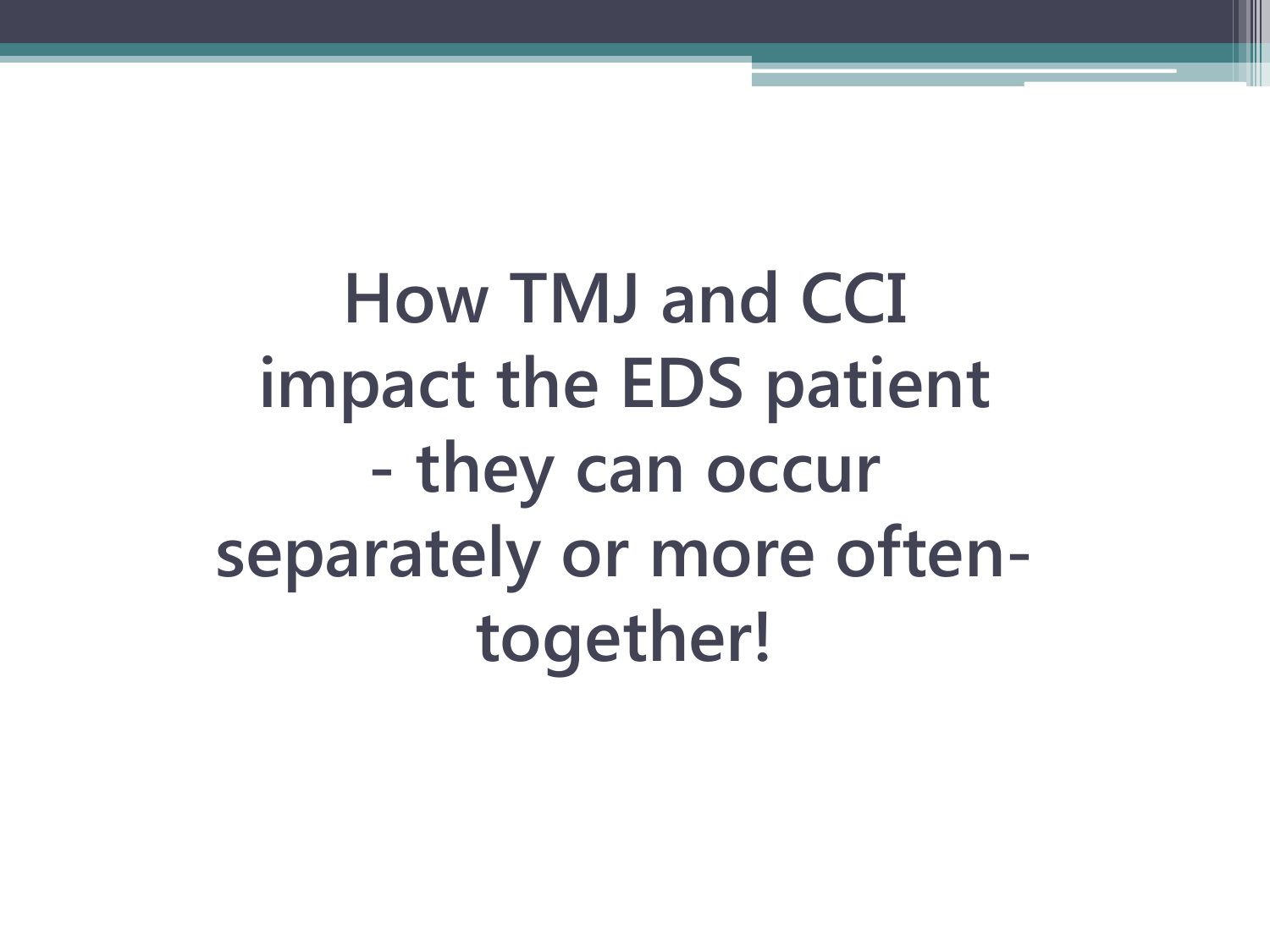## EDS

Ehlers-Danlos Syndrome describes an hereditary malformation in the structure of collagen

- This condition affects the body's collagen, which literally holds body together, resulting in loose, flexible joints, easy bruising and more.
- Among affected joints are those in neck and jaw, often triggering TMJ, Migraines and Neck Pain!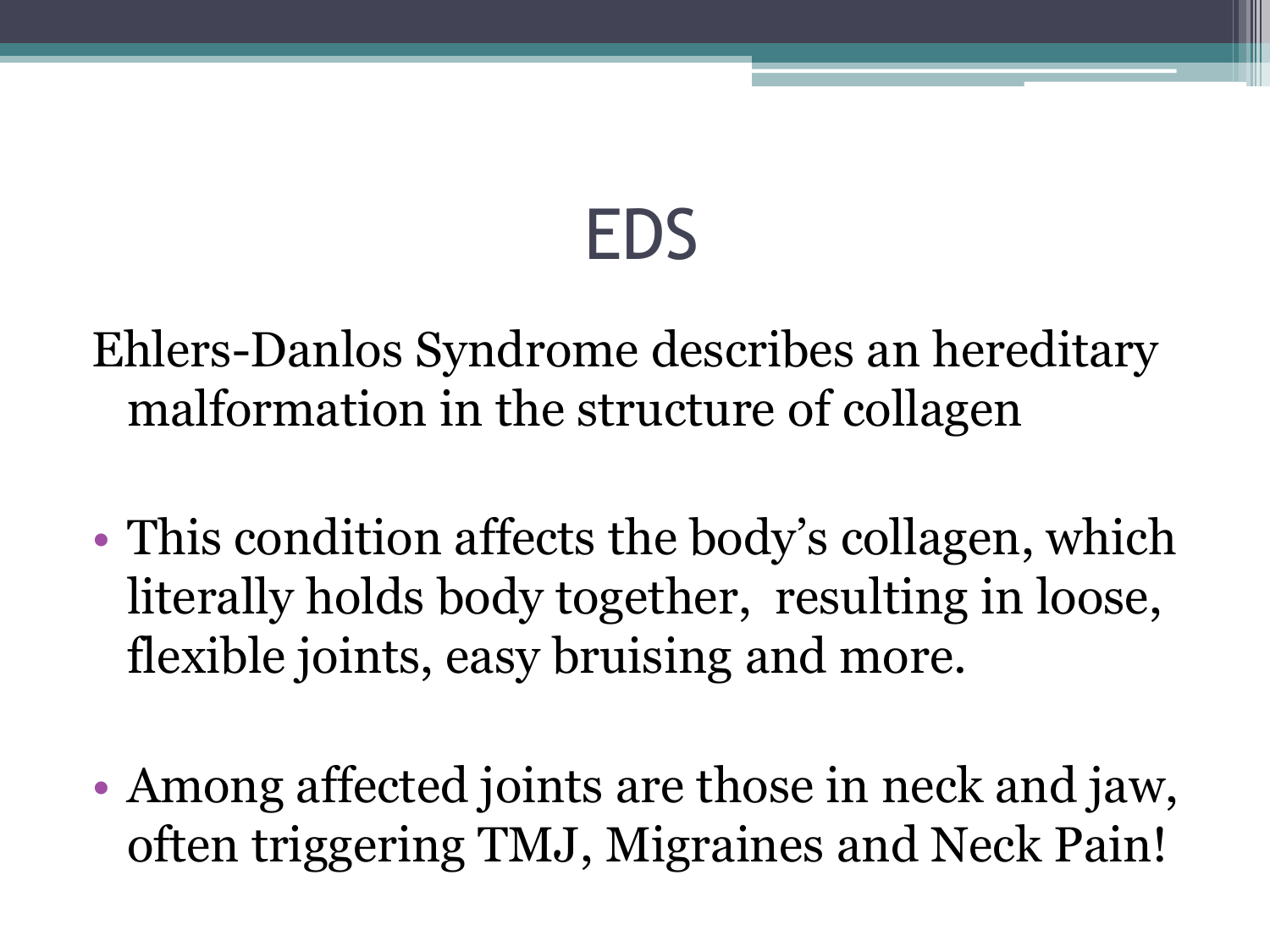### What is TMJ?



Temporomandibular Joint Disorder (TMJ or TMD) is "shorthand" for a complex syndrome of dysfunction of the jaw to the skull, including the cartilage and related muscles including the related pain and symptoms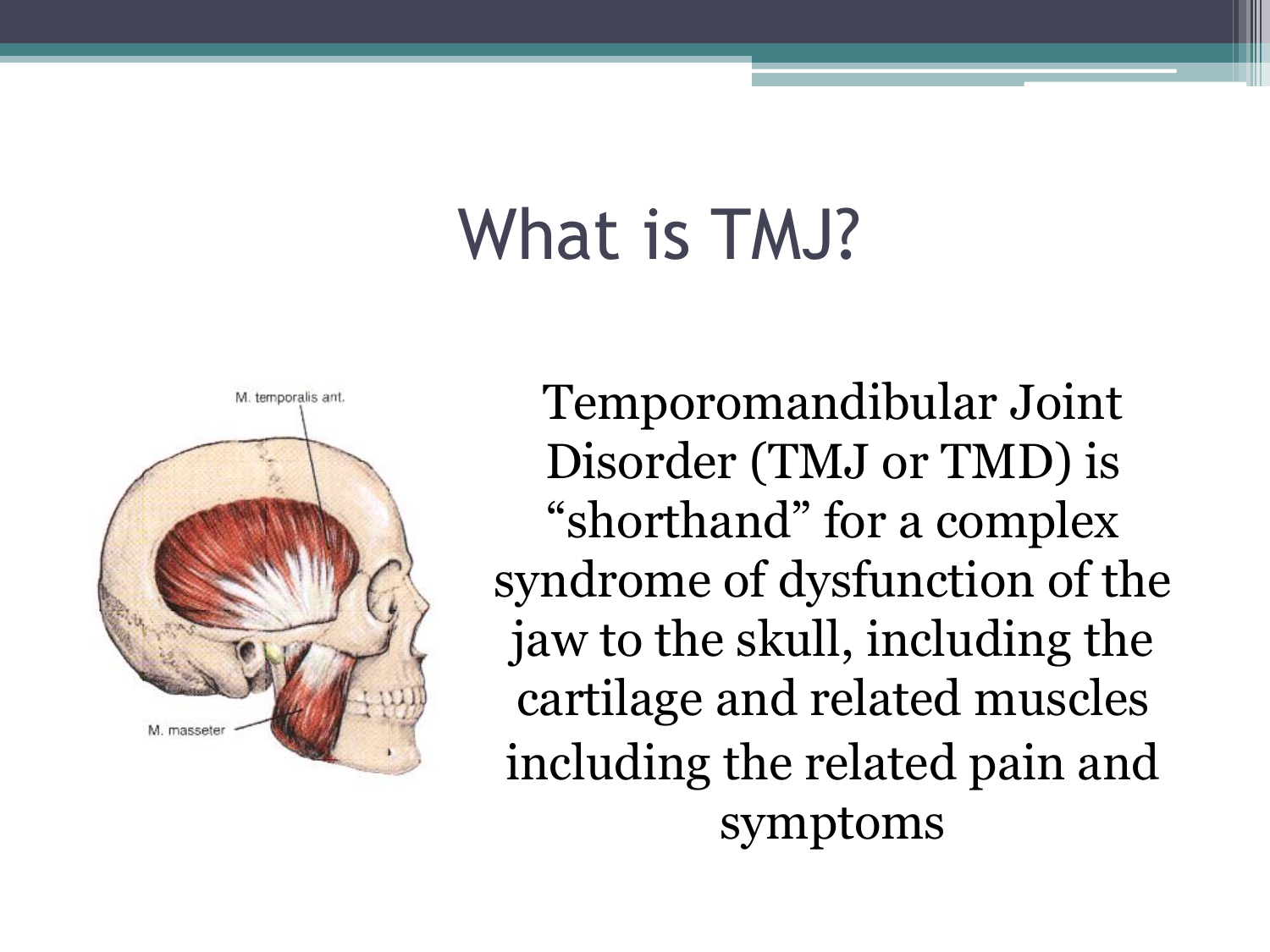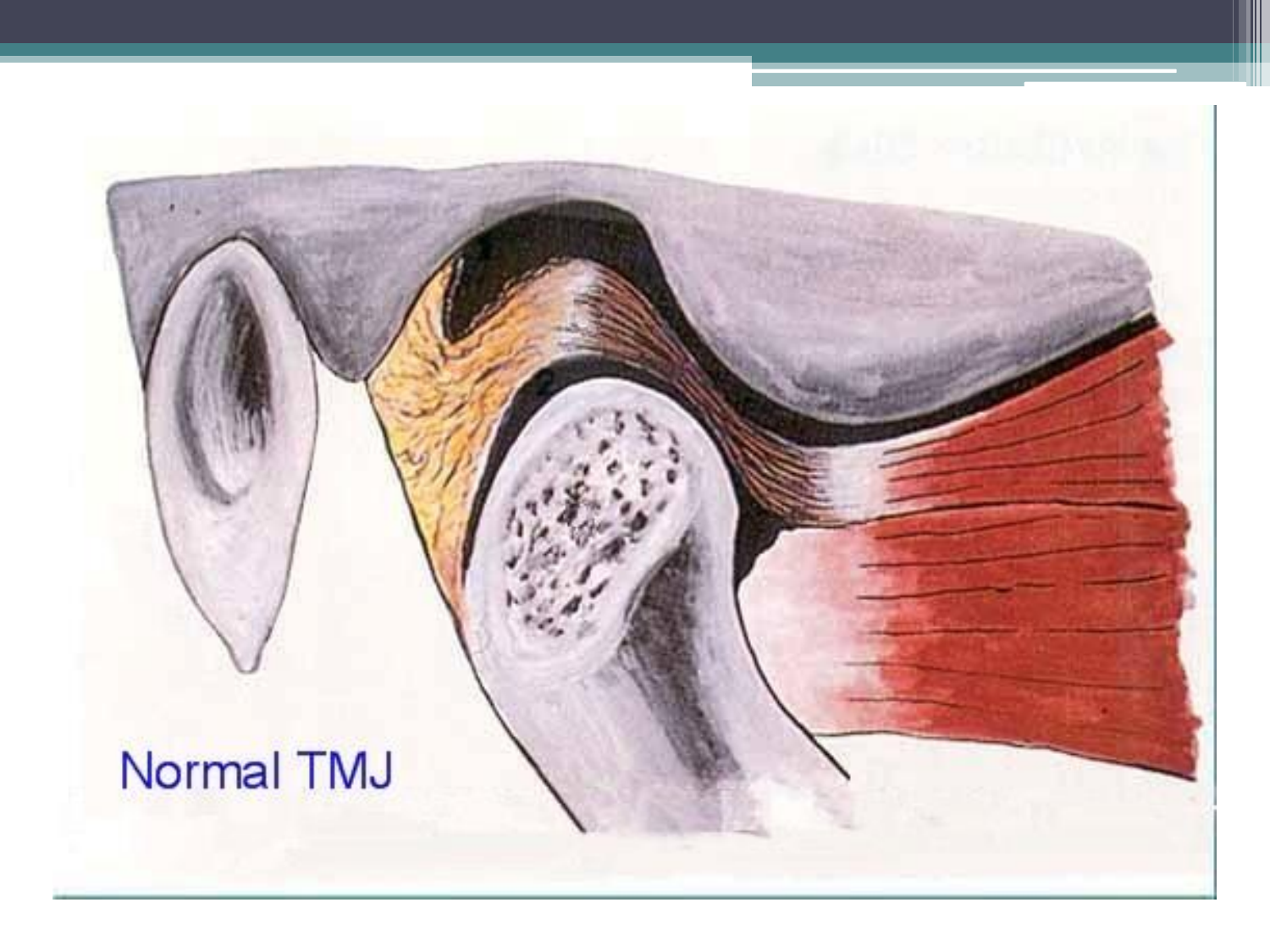

- 1. Inferior Anterior Synovium
- 2. Superior Anterior Synovium
- 3. Lateral Co-lateral Ligament
- 4. Temporomandibular Ligament
- 5. Inferior Posterior Synovium
- 6. Superior Posterior Synovium
- 7. Posterior Ligament
- 8. Retro-discal Area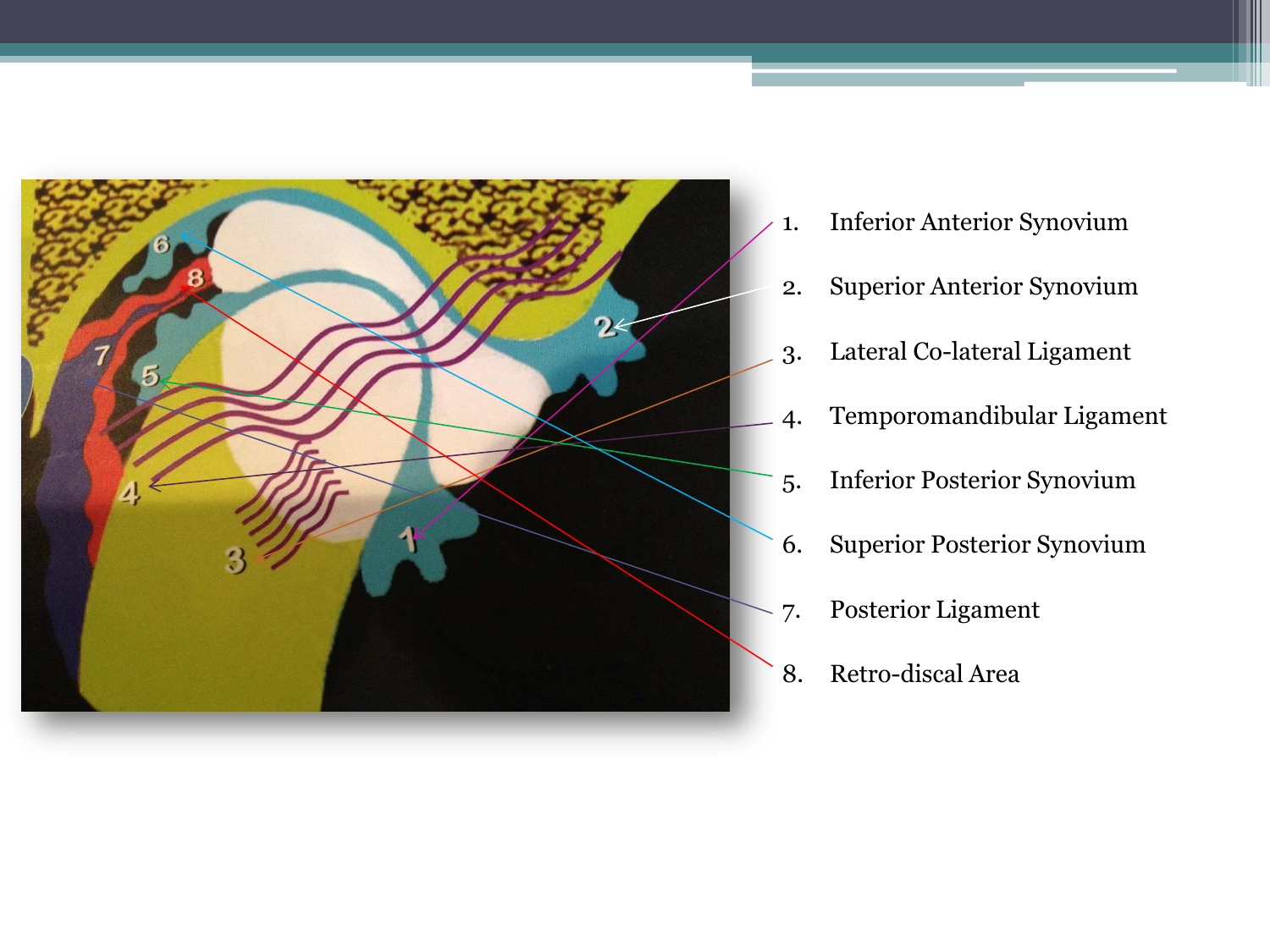#### Jaw Movement Dysfuntion and TMJ

- **"Locked" jaw (open or closed)**
- **Jaw deviates to affected side**
- **Problems finding stable bite position**
	- **Can't find comfortable "closed" (bite) position**
- **TM Joint noise when opening or closing**
	- **"Cracking" or "popping"**
- **Overall limited or excessive jaw movement**

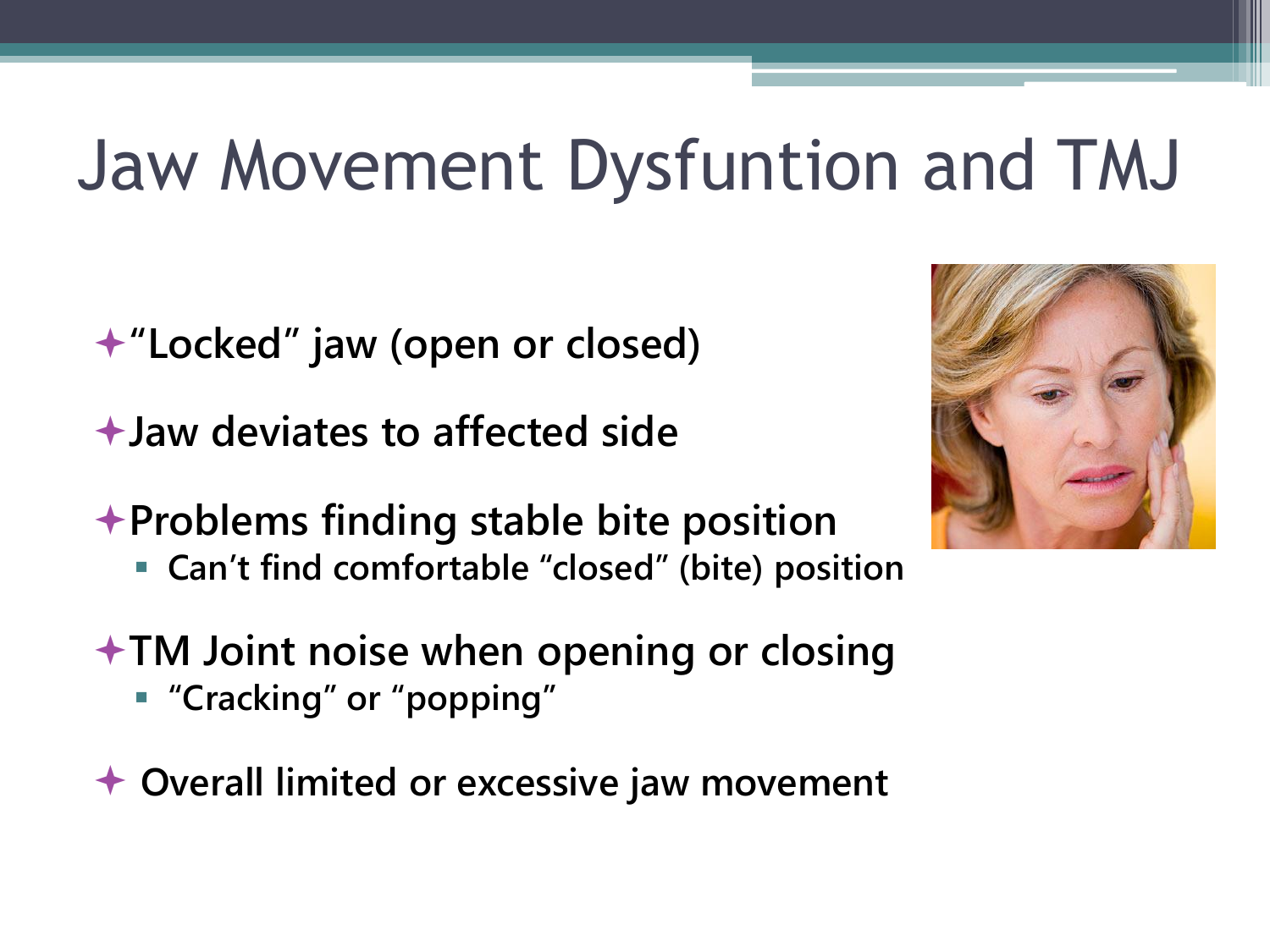#### **Classic TMJ Disorder Symptoms**

**Complex and overlapping symptoms include:**

- **Frequent headaches, (especially temporal) occurring when upon waking and may possibly redevelop in late afternoon**
- **Abnormal and/or painful jaw movements**
- **Ear pain**
- **Pain in or around eye area**
- **Cheek pain**
- **Mandibular pain**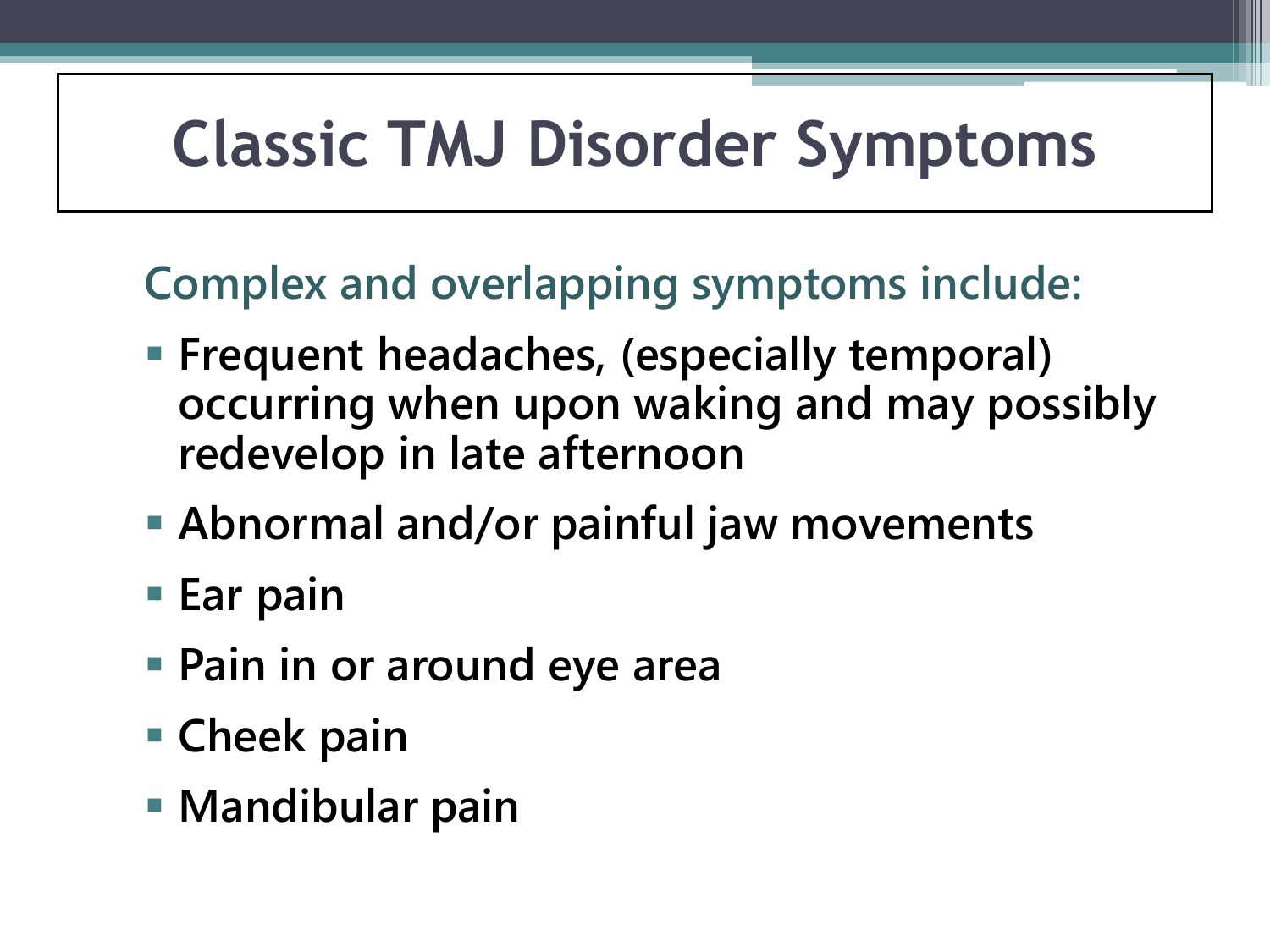# What is Cervico-Cranial Instability?

Cervico-cranial Instability or CCI is "shorthand" for a complex disorder emanating from the upper vertebra of the neck, including the related pain in the forehead, eyes and vertex of the head

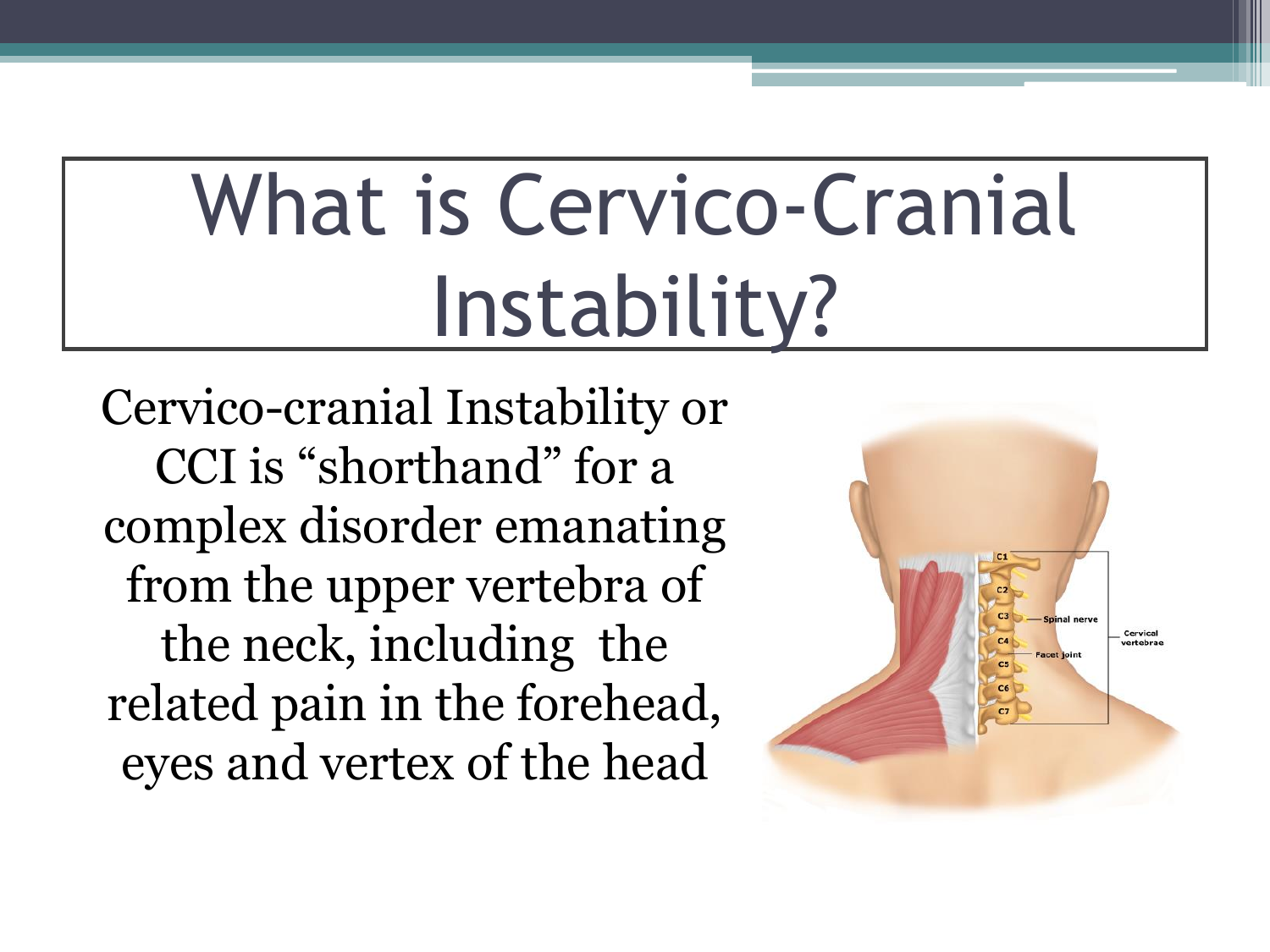## **Classic Cervico-cranial Symptoms**

- **Limited head movement, especially rotation**
- **Trouble swallowing**
- **Forward head posture**
- **Upper back pain**
- **Sore, tender or weak neck**
- **Frequent "snapping" or "popping" of neck with regular head movement**

**Cervical referral pain into facial area- MIGRAINES**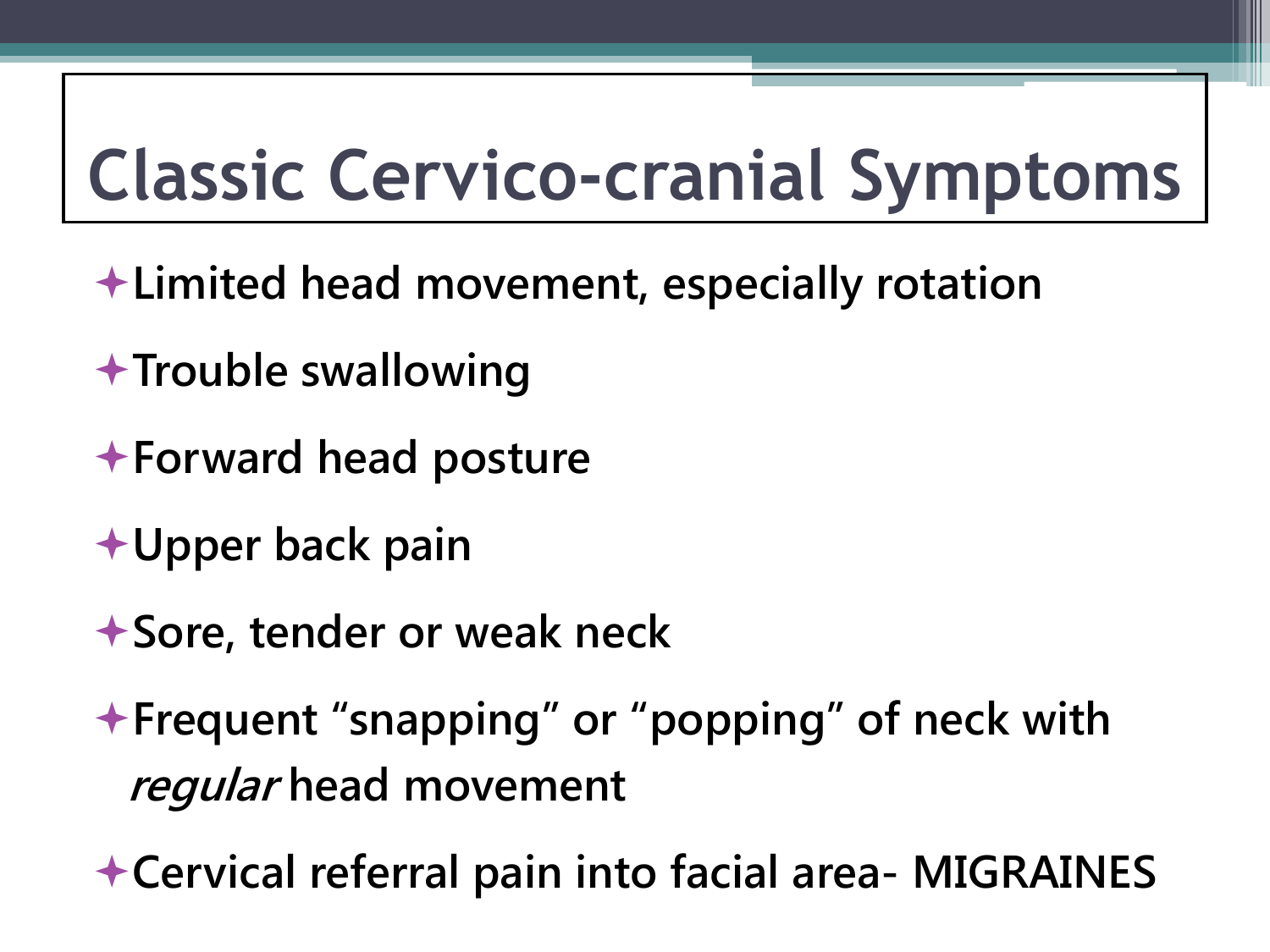### The "Map" of CCD Pain Pain Source/Referral Patterns

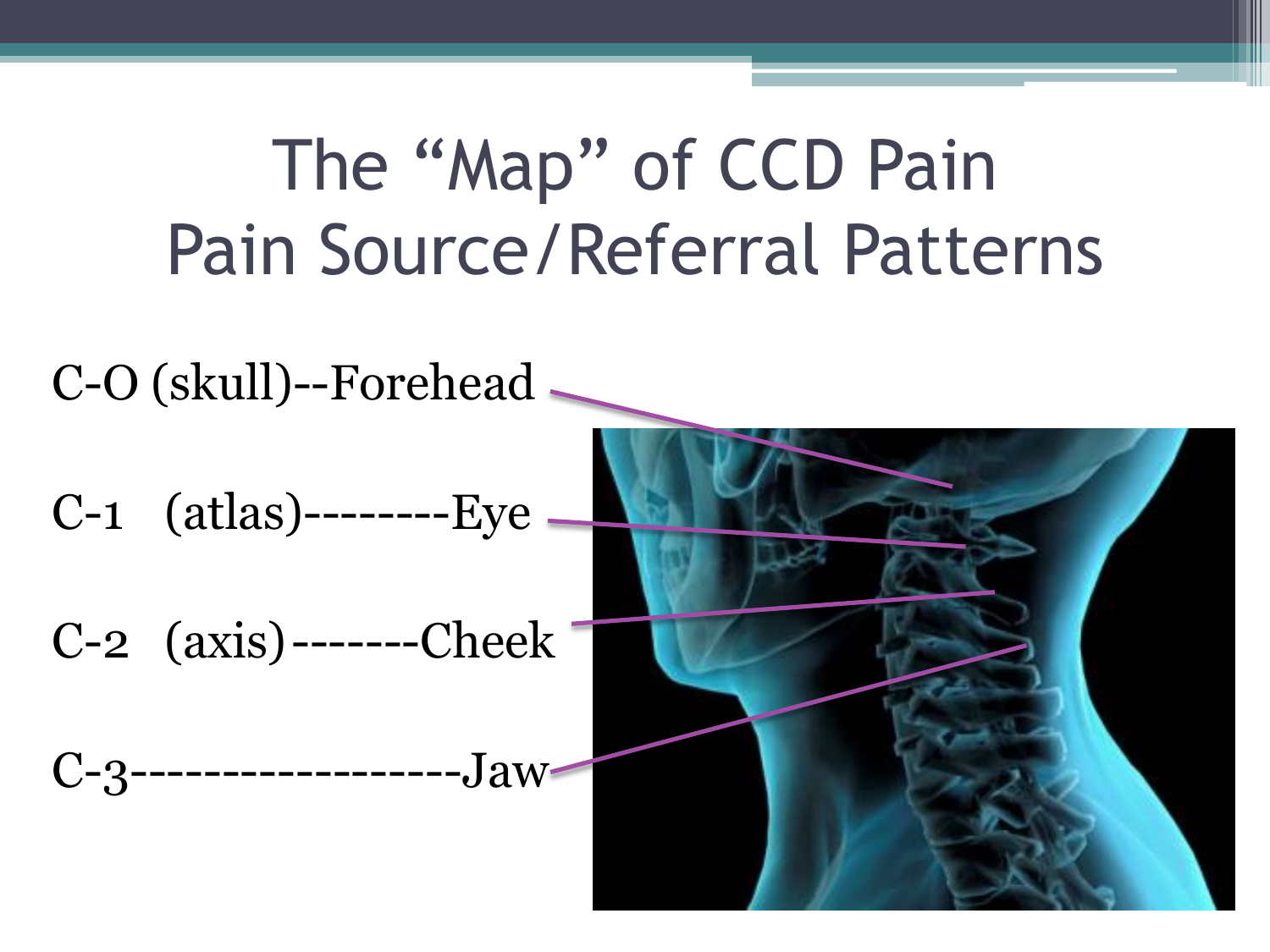## **Sources of Generation of Head and Neck pain**

- **Muscular spasms & stricture**
	- **Temples**
	- **Back of head (Occipital)**
- **Circulatory (constriction OR dilation)**
	- **Back of head (Occipital)**
	- **Below the ear (Mastoid)**
- **Neurological aberrations**
	- **Migraine-like headache**
	- **Myofacial Referral (source ≠ painSources)**
- **Skeletal (Vertebral) Displacement**
	- **Occipital (or Cervical) Referral**

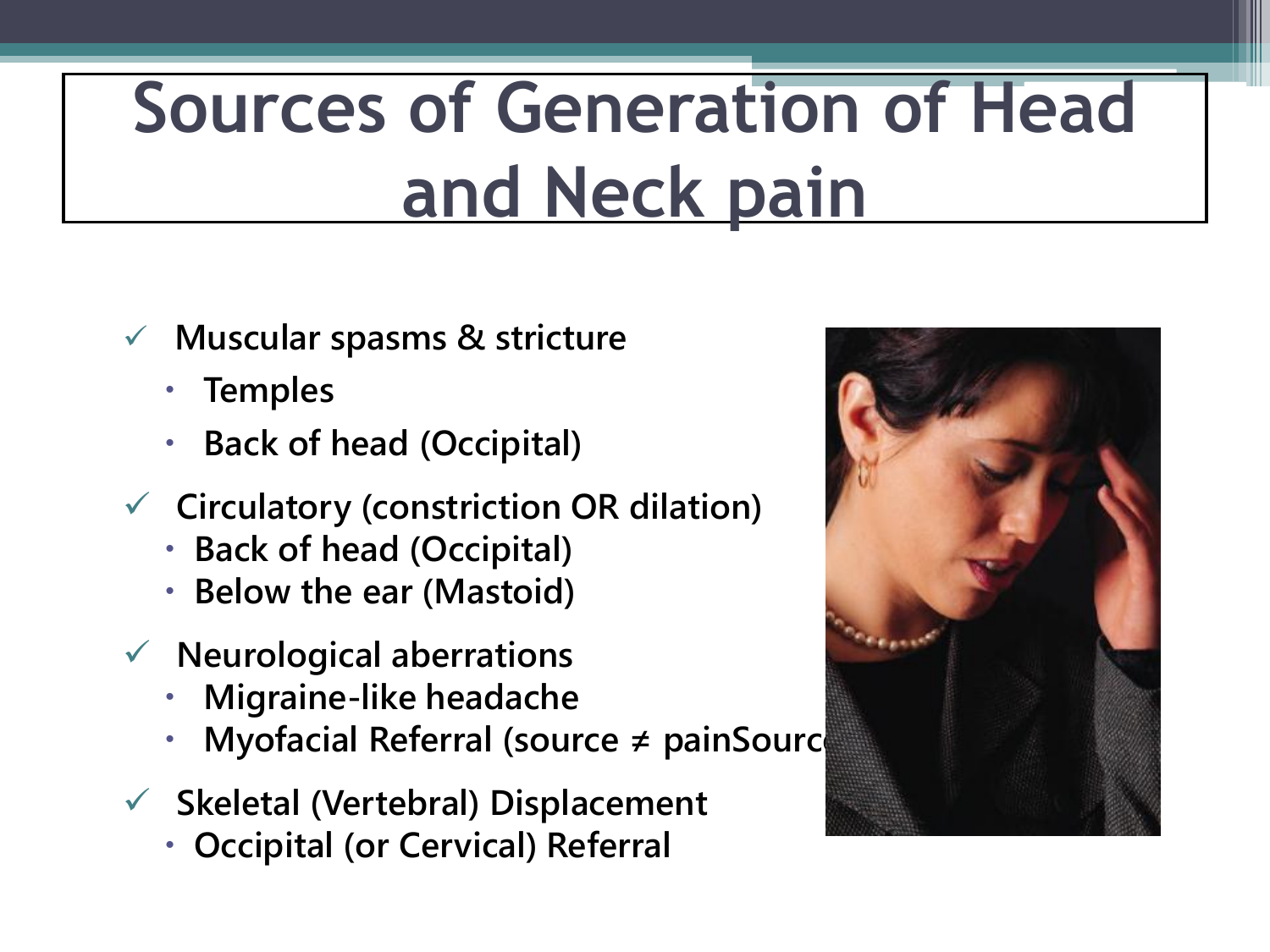# **Ear Pain**



**TMJ mimics an earache Tinnitus (ringing in the ears)**

**Hearing loss**

**Itching in ear**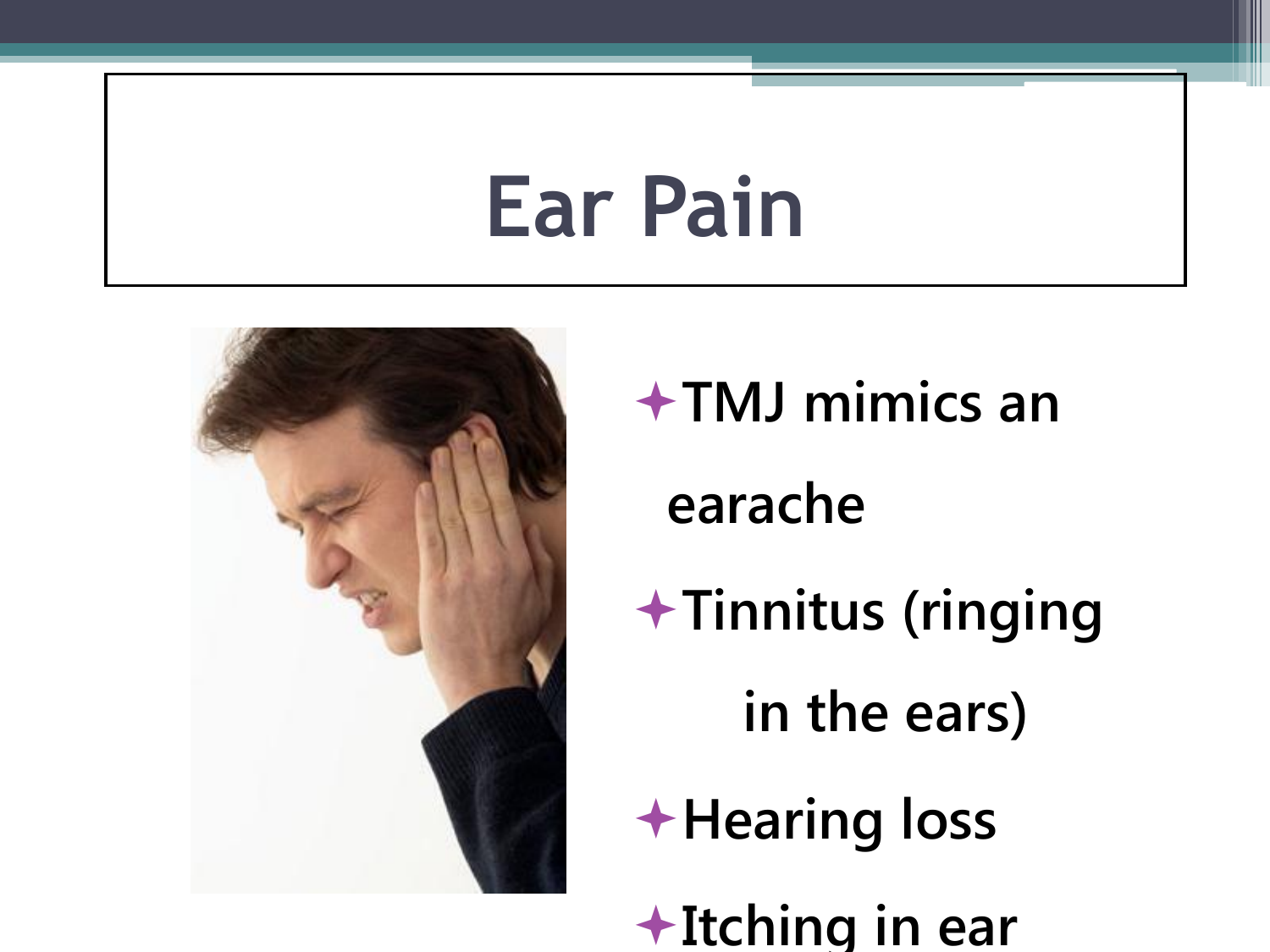## TMJ Pathologies, con't

#### • Inflammatory

- Synovitis/Capsulitis
- Arthritis (osteoarthritis and osteoarthritis, RA)

#### • Myogenous

- Myositis
- Myospasm
- Myofascial Pain Dysfunction Syndrome (MFDS)
- Dystonia
- Neoplasms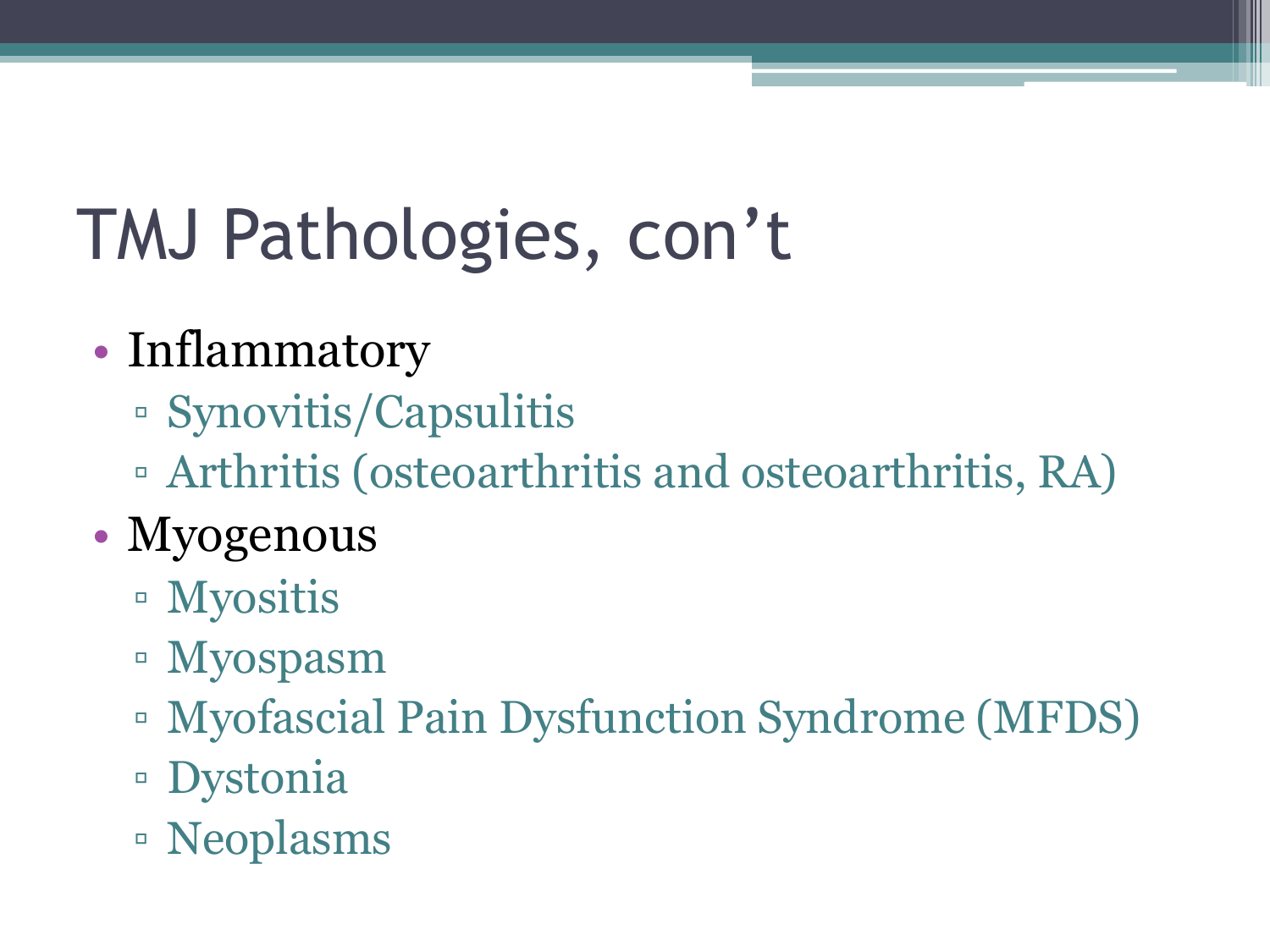## TMJ Pathologies, con't

- Idiopathic Condylar Resorbsion
	- Spontaneous (associated with trauma)
	- Spontaneous mandibular subluxations with opening, closing, chewing or yawning.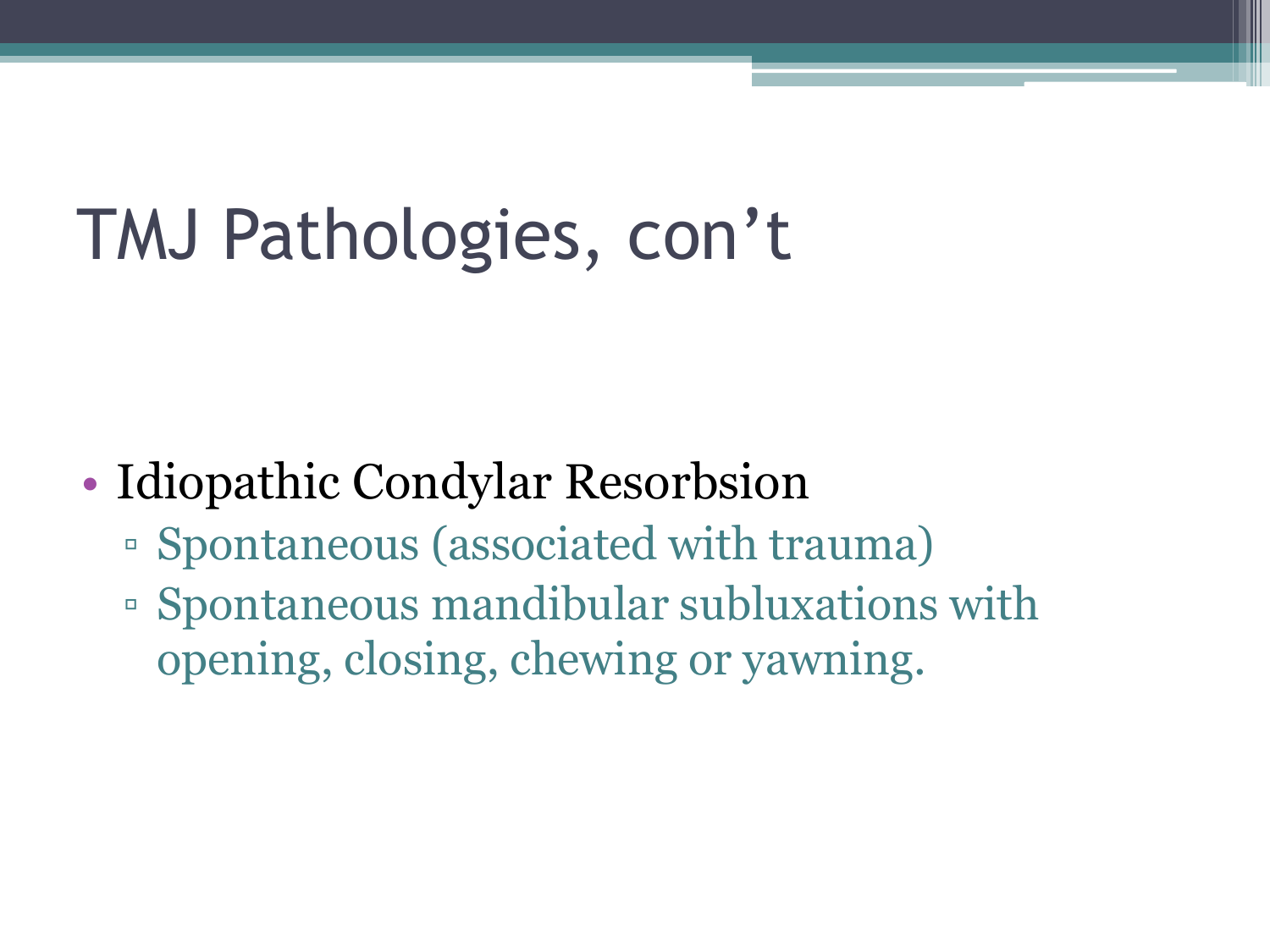### Migraine or Migraine Type Head Pain

- Circle of Willis
- Trigeminal Nerve Sympathetic and parasympathetic effect
- Vertebral Artery blood flow
- Vertebral compression- occipital neuralgias
- Chiari deformity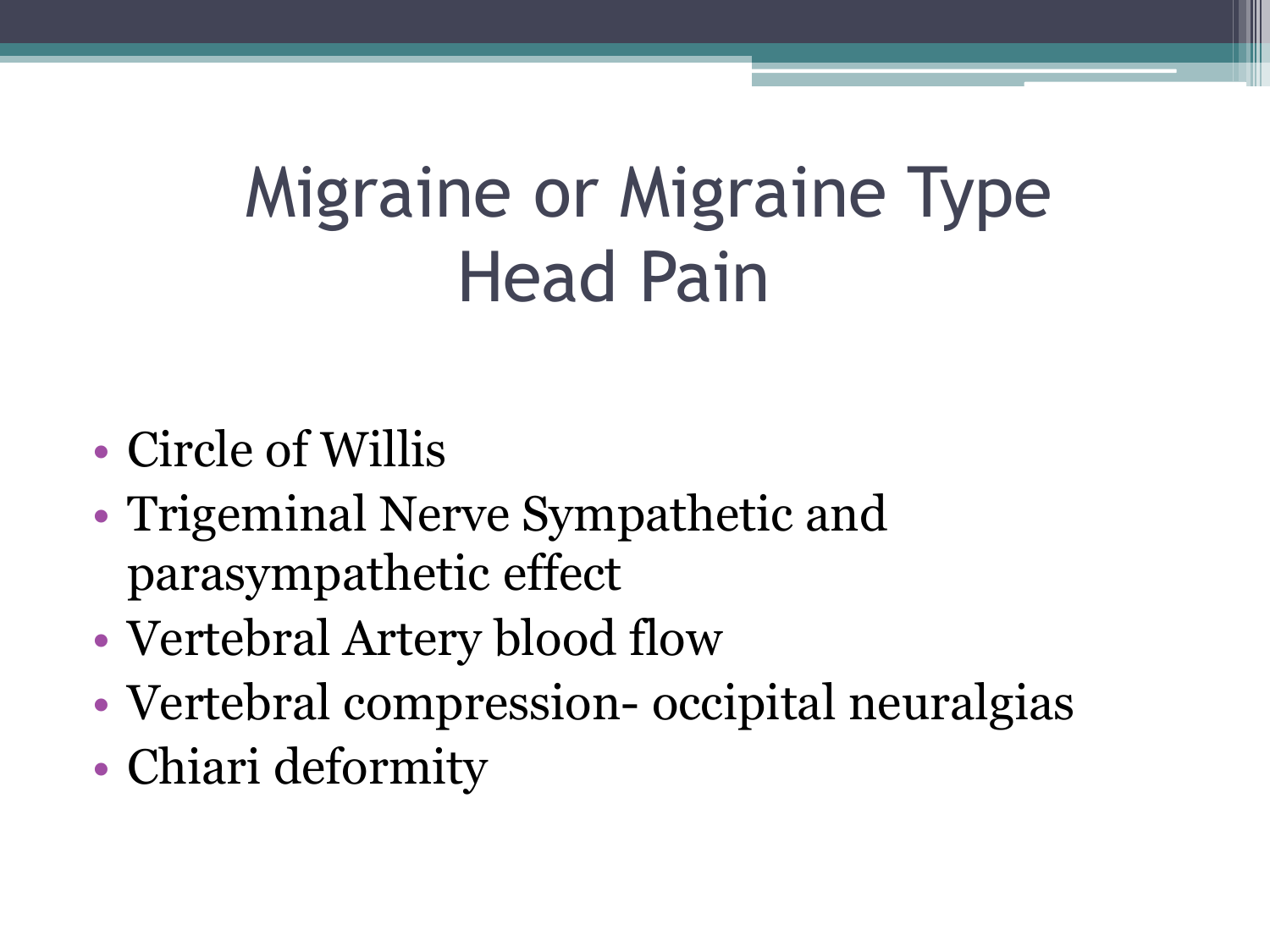## Convergence Mechanism

- The overlap between Trigeminal nerve and Greater Occipital and Cervical nerves.
- The Trigeminal Nucleus Caudalis extends to the C-2 Spinal segment and to the lateral cervical nucleus in the dorsolateral cervical area
- Symptoms in the Trigeminal or cervical territories produce symptoms that can complex in both areas.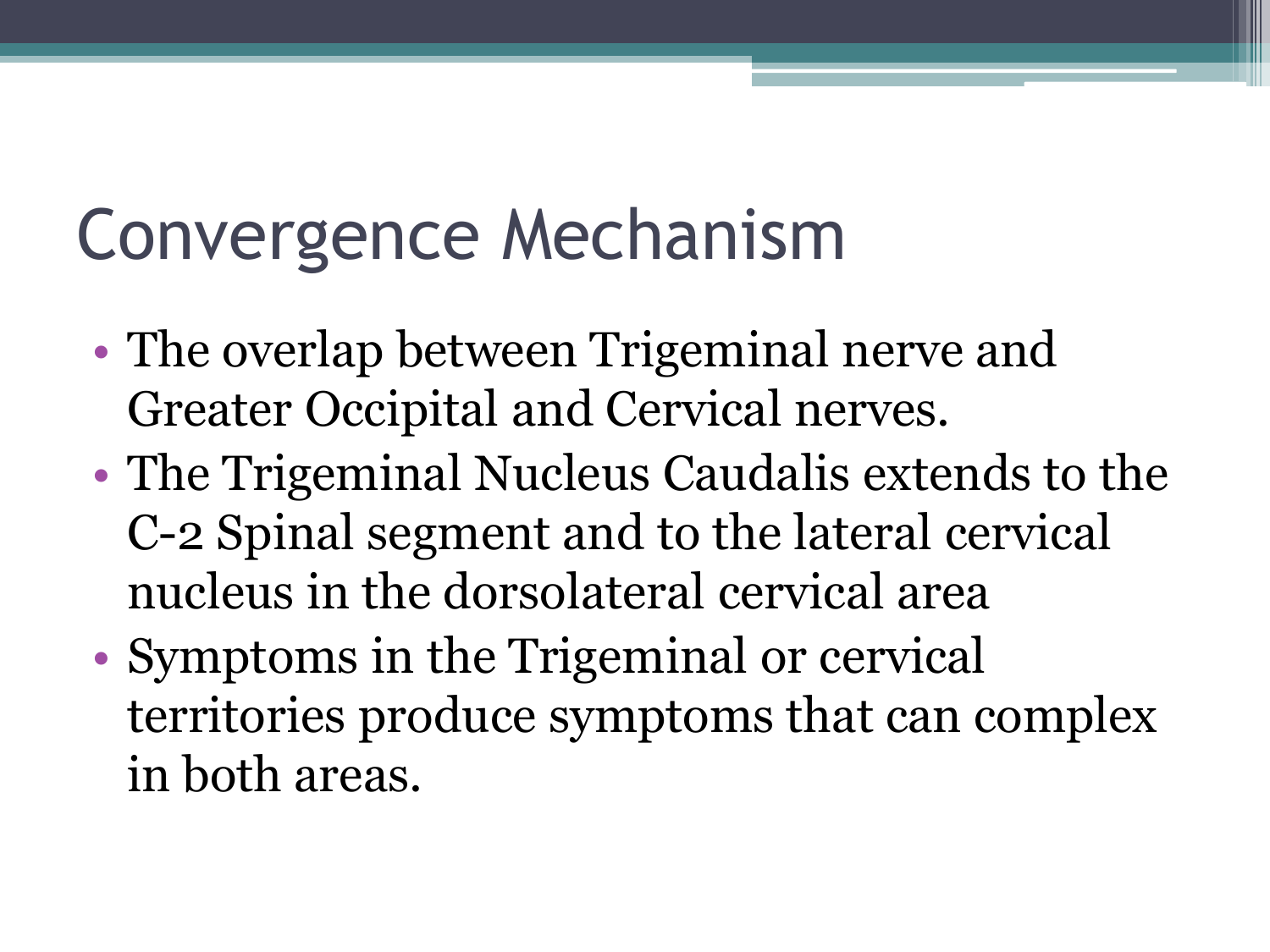#### **Patient Examination**

- **A diagnosis of EDS often precedes TMJ**
- **A preliminary exam of skeletal joint mobility is performed to confirm the diagnosis**
	- **History & Chief complaints**
	- **Symptomatology**
	- **Visual & Physical evaluation**
	- **Hypermobility, including quantifying measurements**
	- **Soft tissue imaging**

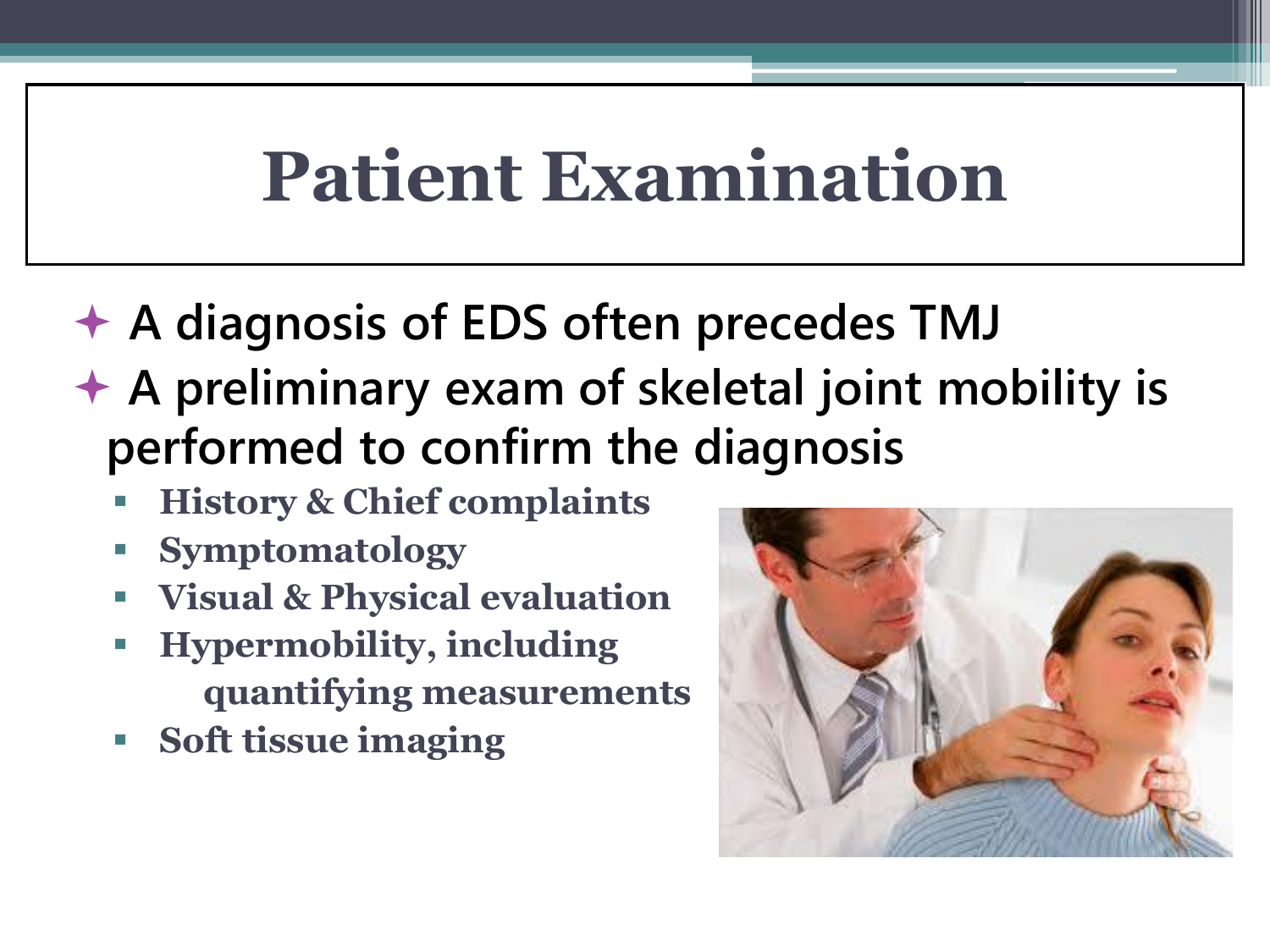## Imaging Techniques for TMJ

• 2 $D$ 

- Panograph , Transcranial, Tomograms, Arthrograms)
- $\cdot$  3D
	- CT
	- MRI T-1, T-2, Gradient, upright preferred
	- Flair (fast T-2), (shows edema)
	- STIR (suppress fat content- good for MS diagnosis)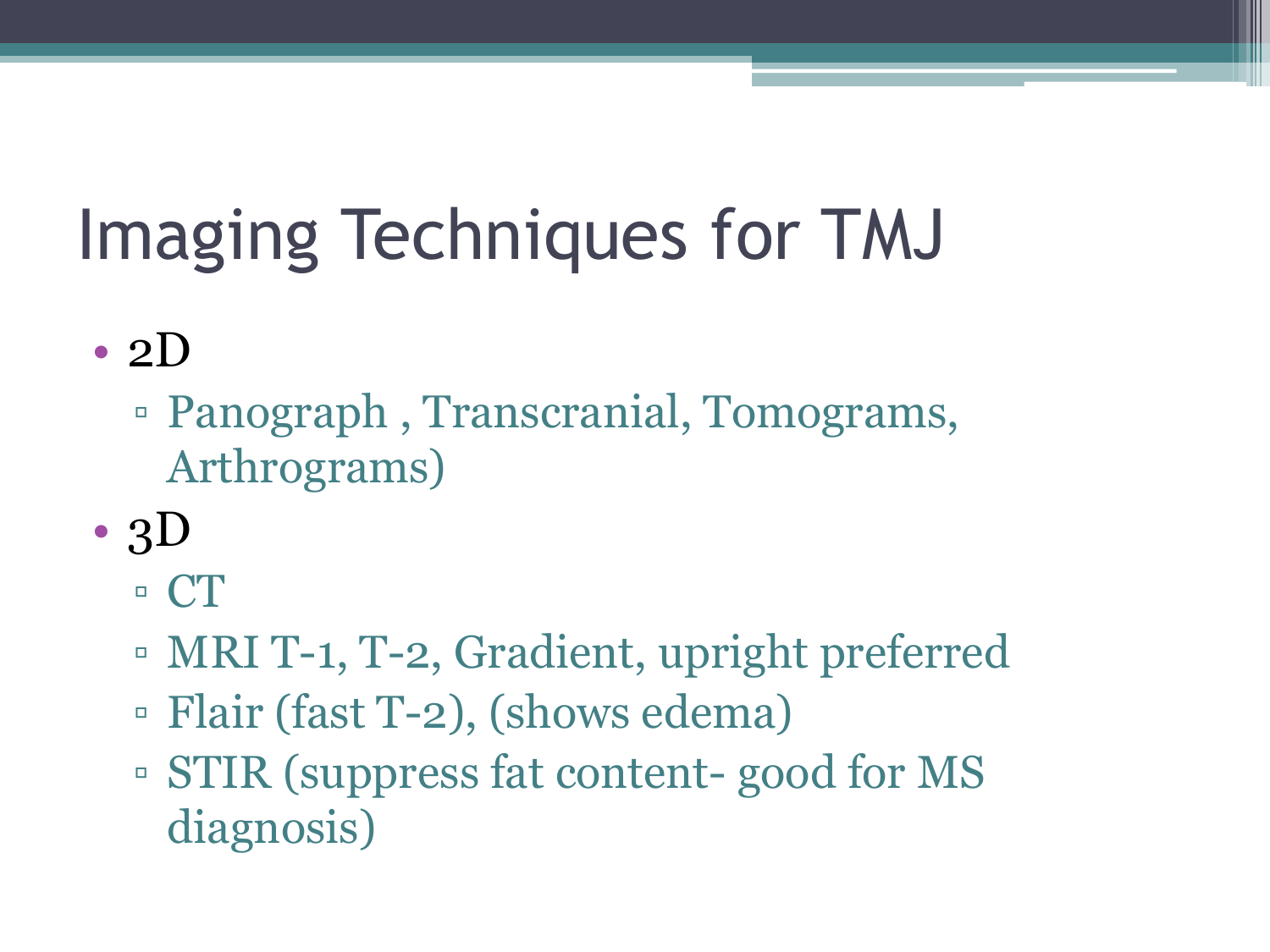## Dietary Inflammatory Precautions

- 1) Vitamin D-3, 2000 to 10,000 IU per day
- 2) Doxycycline (50 mg, BID for 3 months)
- 3) Omega 3 2.6 mg / day
- 4) NSAIDS
- 5) Glucosamine (1500mg /day)
- 6) B Complex
- 7 ) Magnesium 400mg/day
- 8) Muscle relaxants-Flexeril, Valium 5 mg HS
- 9) Aleve, 220 mg/day
- 10) Tramadol 50 mg /4-6 hrs(max 300mg)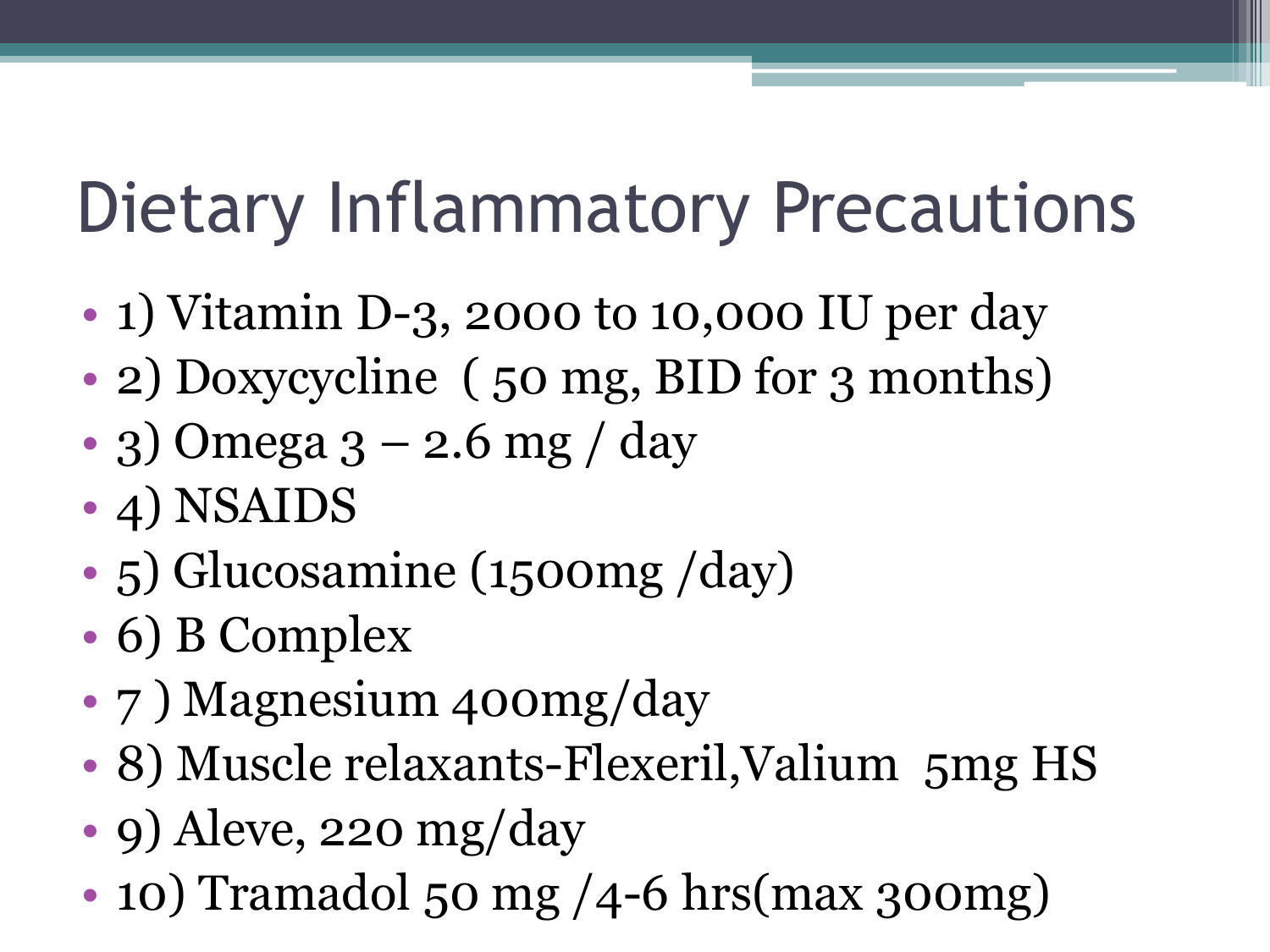### Treatment protocols

- Support and Palliative Treatments Preferred
- Orthopedic positioning of mandible and neck
- Physical therapy
- Medications
- Oral Orthotic
- Supportive Medical/Dental Procedures
- Surgical intervention would be last resort
- Botox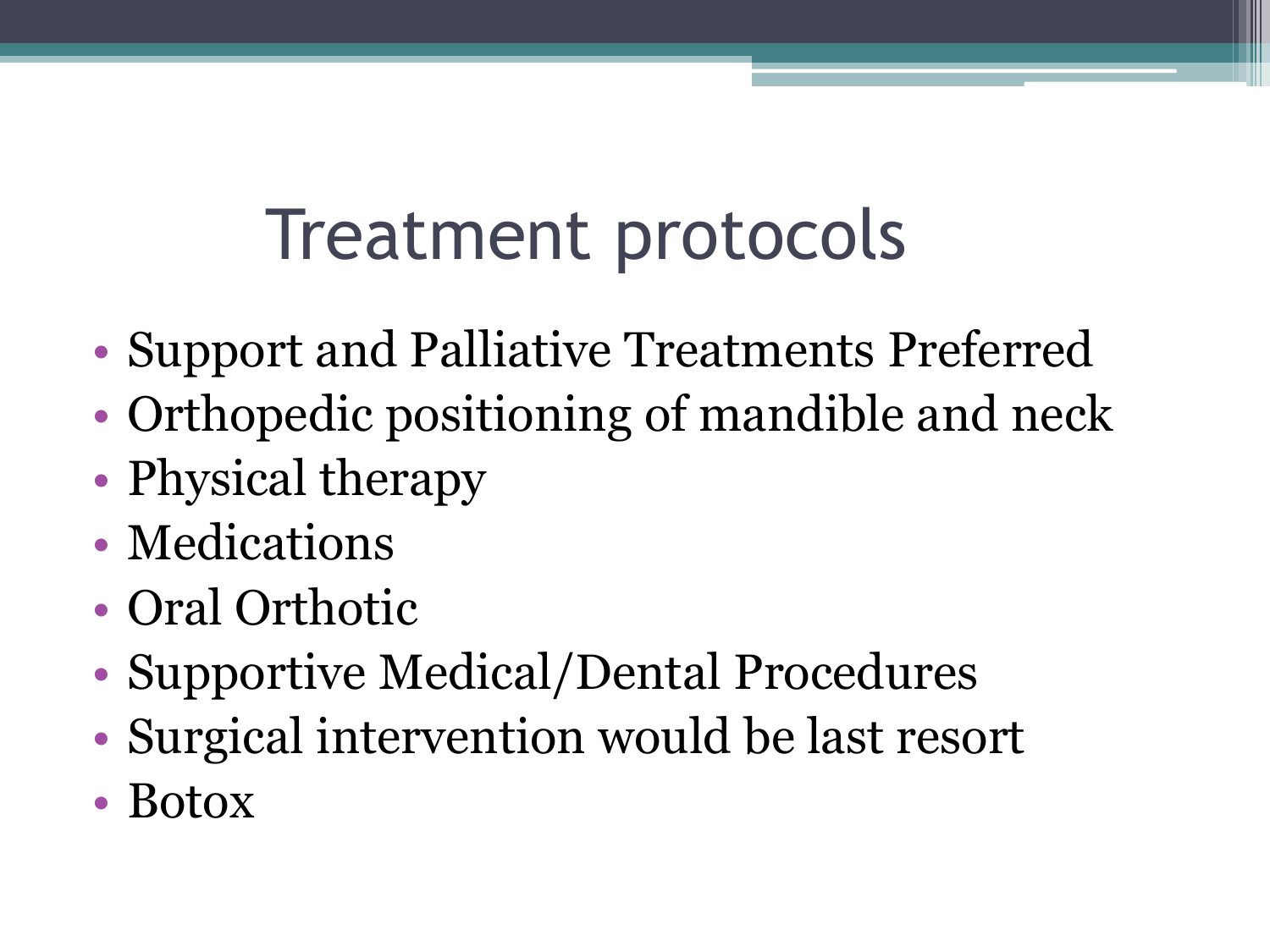### **Case Studies**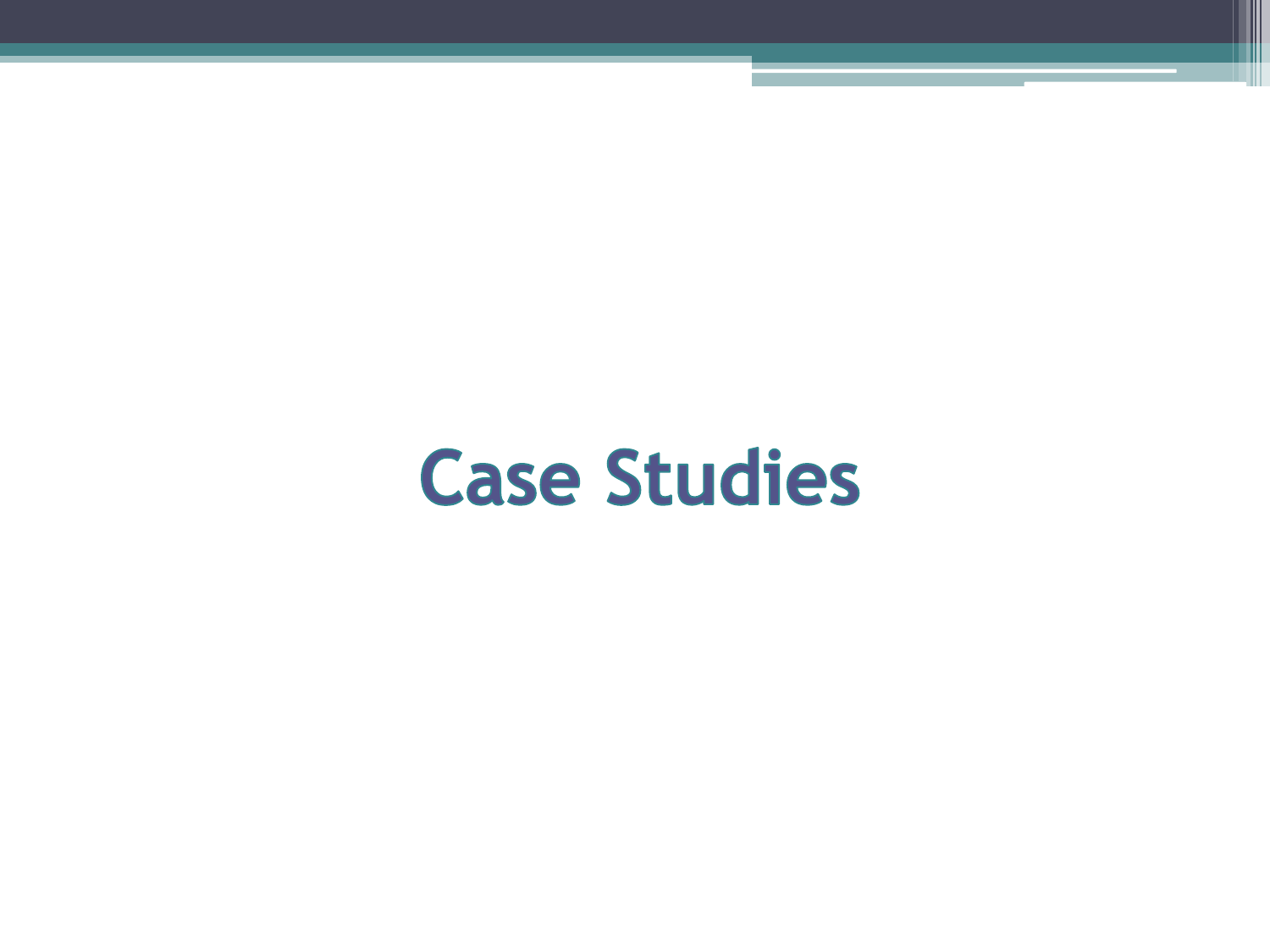#### Rebecca 22 year old female



- **Diagnosed EDS Patient**
- **Symptoms**:
	- Temporal & frontal headaches
	- $\checkmark$  Bilateral neck pain
	- TMJ pain over joint & along mandible
		- *Pain increases with repetitive chewing*
	- C-2 rotation to left
	- $\checkmark$  Lordotic curve at C-3/4
	- $\checkmark$  Opening at exam = 23mm; at last appointment =42mm
- **Diagnosis: Right reducing, left non-reducing discal subluxation of the TM joints, Lordosis with C-2 vertebral rotation to the left**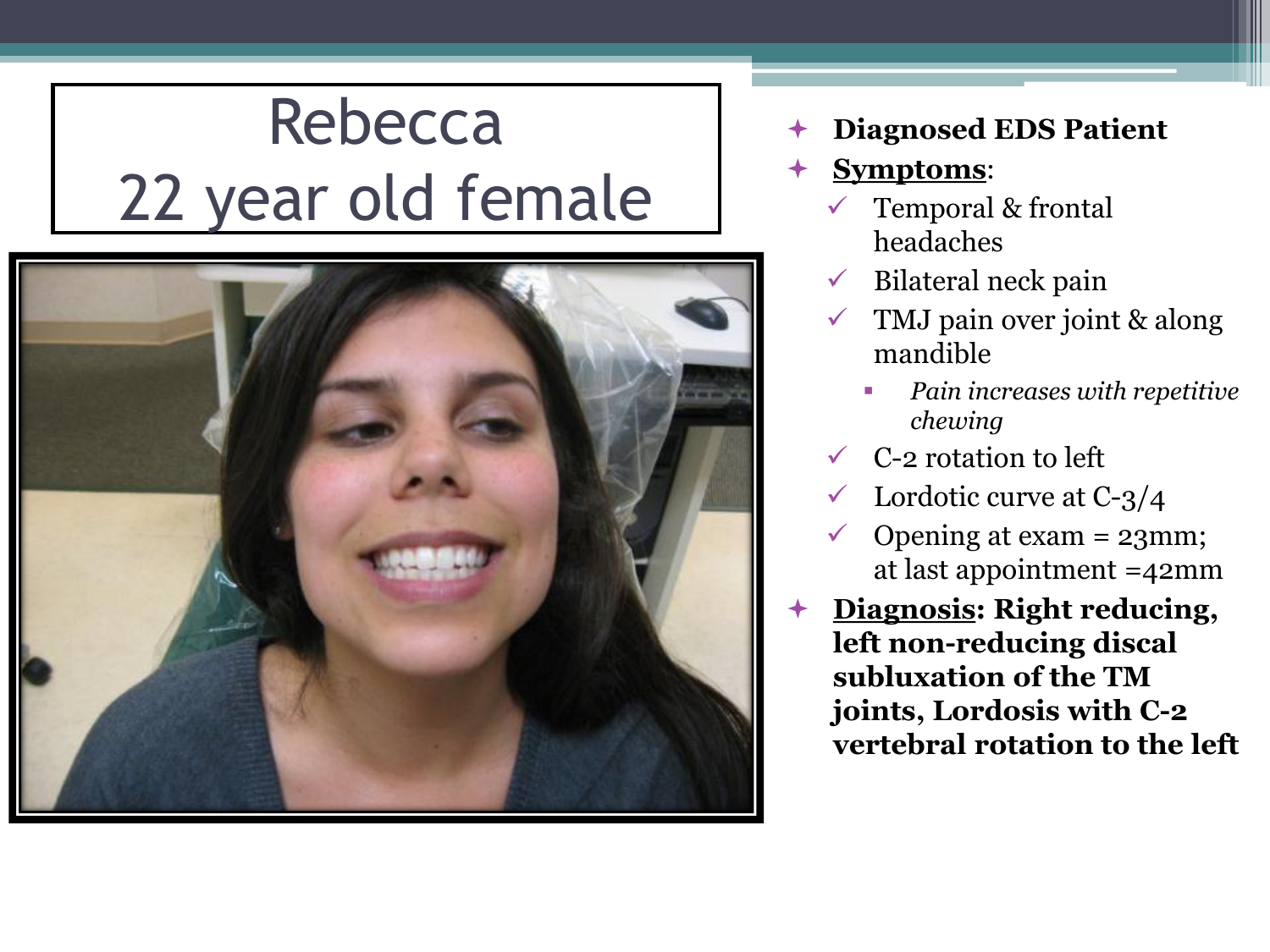### Case Study 1: Treatment & Outcome

#### **Treated with:**

- **Pivotal Appliance**
- **Anterior stabilizing positioning appliance**
- **Cervical stabilization and muscle activation**
- **Continued night wear of appliance for stabilization**
- **Outcome: Less frequent/less intense headaches, jaw and neck pain relief**

**85% Improvement overall**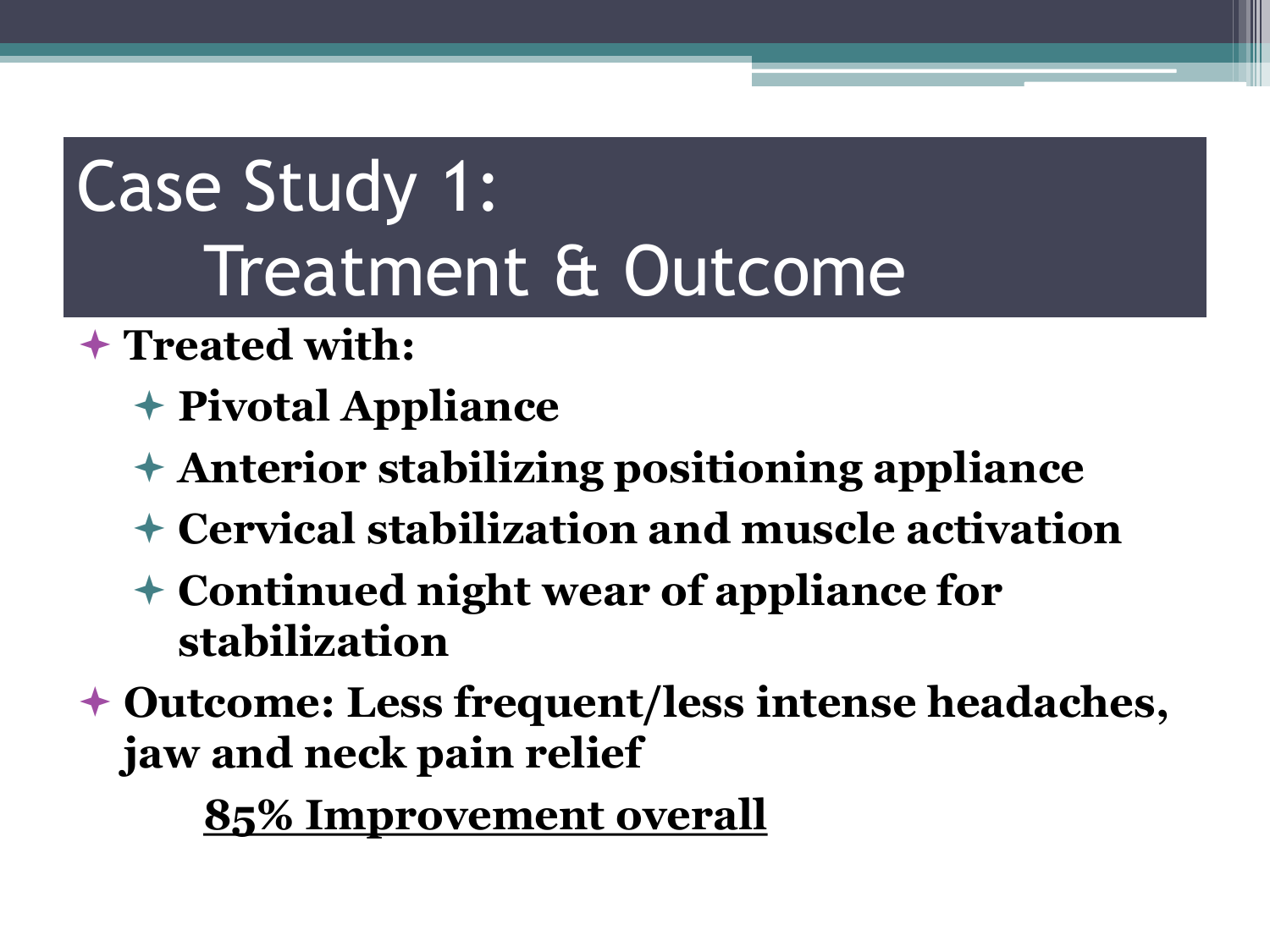#### Sabrina 43 year old female



#### **Diagnosed EDS Patient**

#### **Symptoms**:

- Pain in cheek & ear C function
- Headaches 2-3/week, wakes C in L temporal area
- $\checkmark$  Problems began 1.5 years ago when jaw popped out of joint
- $\checkmark$  Bite feels off
- Hyper mobility C jaw motion
	- $\checkmark$  40mm opening, but 16-17mm lateral motions
- Neck tightness & pain in C-3/4 area on left side
- **Diagnosed**: left capsulitis, L retro discitis, bilateral joint hypermobility C spontaneous bilateral meniscal subluxations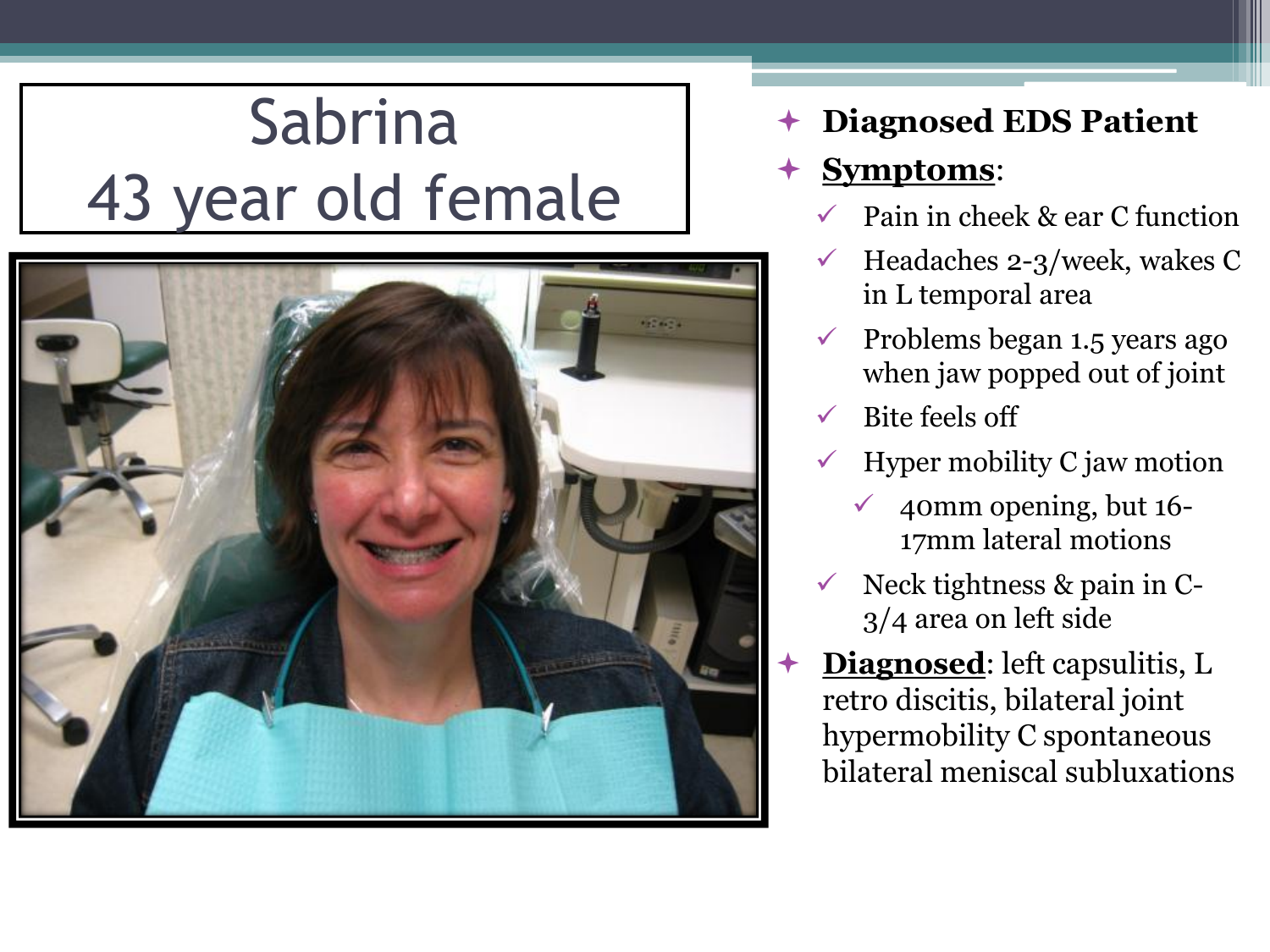## Case Study 2: Treatment & Outcome

- **Treated with:**
	- **Pivotal appliance**
	- **Physical Therapy**
	- **Stability-specific orthodontics**
	- **Equilibration of teeth**
	- **Continued night wear of appliance for stabilization**
- **Outcome: Near-complete headache relief; significant decrease in neck pain; occlusion and bite stabilized**

#### **90% Improvement overall**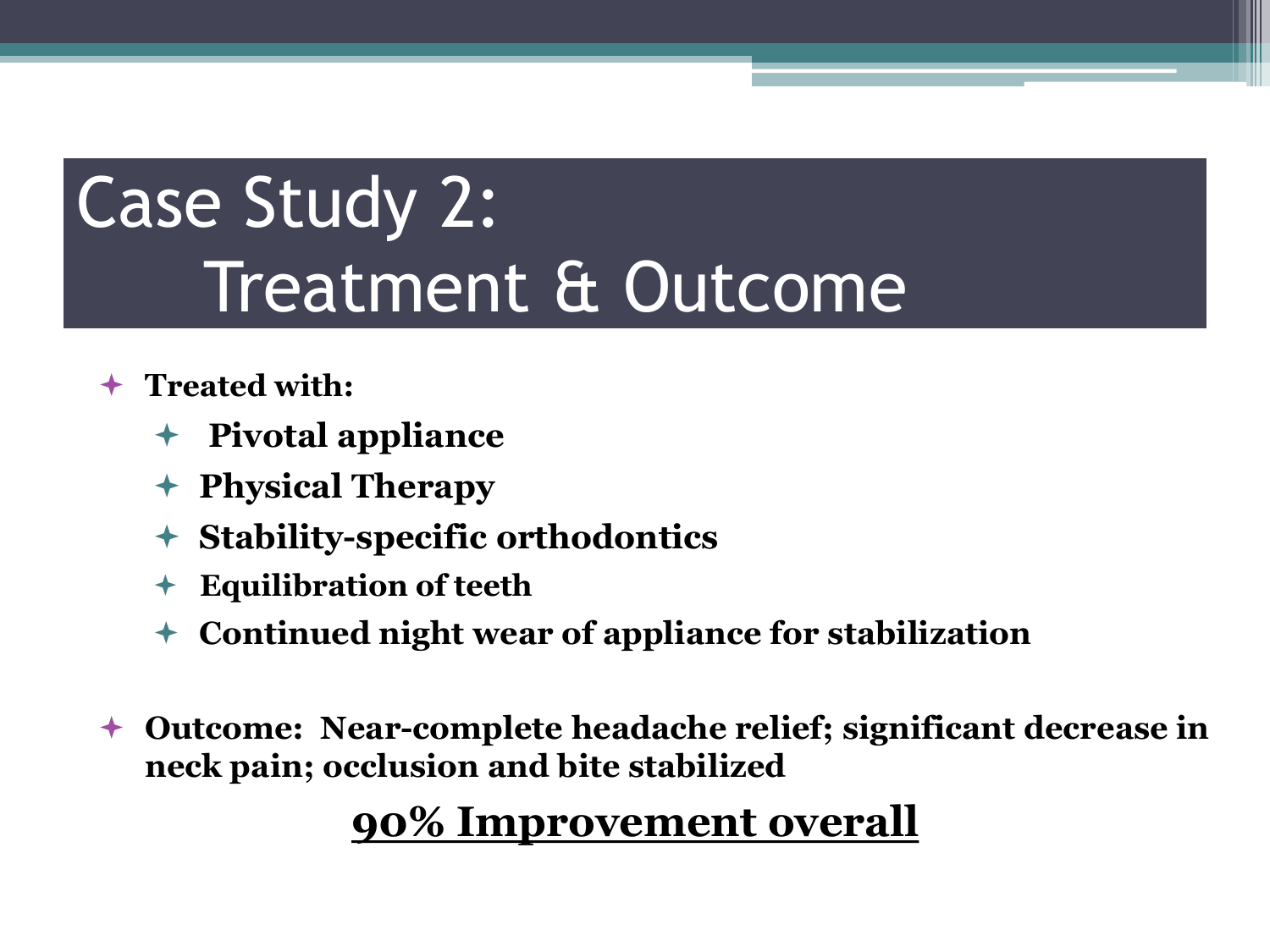## In Summary:

- *Start with in-depth evaluation and diagnosis*
- *In the EDS patient, management is often preferable to surgical solutions*
- *The best outcomes often involve a combination of treatment modalities*

*Work closely with a Craniofacial Pain/TMJ practitioner with EDS-specific experience, and YOU WILL FIND YOUR ANSWERS!*